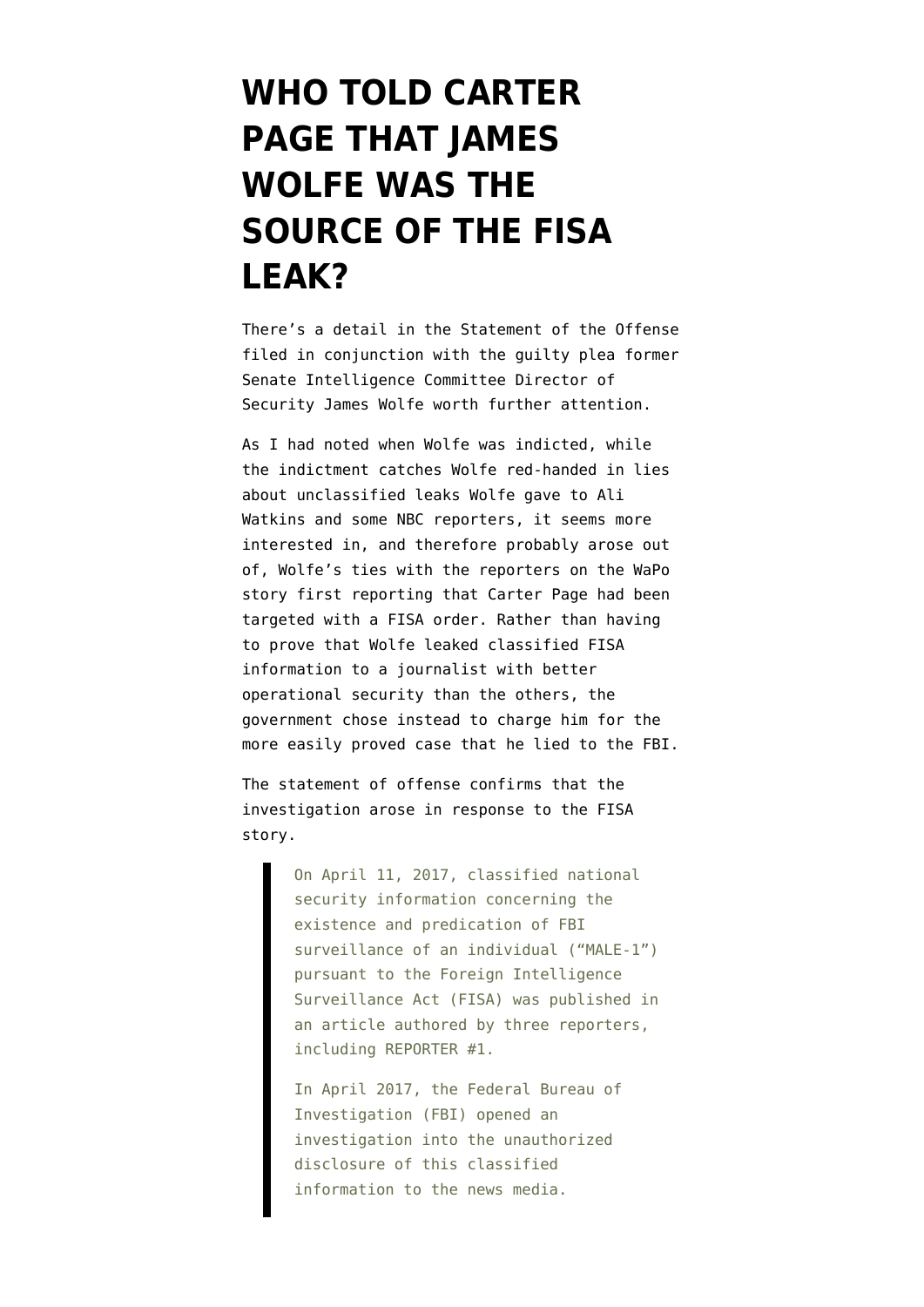And whereas the indictment had mostly discussed Wolfe's conversations with the WaPo reporter obliquely, the statement of the offense describes how Wolfe followed up by email after meeting the reporter on December 9, 2015, and how the reporter then checked in the day before the election.

What's more interesting, however, are the details about the aftermath of the story, when Carter Page wrote to the journalist in question and BCCed Wolfe.

> On May 8, 2017, MALE-1 emailed REPORTER #1 complaining about REPORTER #1's reporting of him (MALE-1). According to the metadata recovered during the search of Wolfe's email, Wolfe was blind-copied on that email by MALE-1.

The day before Page sent that email, he had written a [letter](https://www.scribd.com/document/347666260/Carter-Page-letter-to-Senate-Intel-Committee-May-7-2017) to Richard Burr and Mark Warner, complaining about the WaPo story and Ali Watkins' reporting that Page was the anonymous person named in the case. It seems that Page either learned or discovered that Wolfe might be the person who leaked the FISA news.

And as the Statement lays out, it seems that Wolfe and the journalist in question exchanged an encrypted file.

> On May 11, 2017, at 11:13 a.m., REPORTER #1 emailed Wolfe, "What's your cell?" The signature block of REPORTER #1's email contained the reporter's name, affiliation with a national news outlet, and telephone numbers.

> On May 11, 2017, at 5:16 p.m., REPORTER #1 sent a second email to Wolfe, writing "Hi! When can we get coffee?" This time, the signature block of the second email included a 44-character long code made up of letters and numbers that appears to be a "PGP" fingerprint. If used, this fingerprint would have permitted Wolfe to send REPORTER #1 an email using an